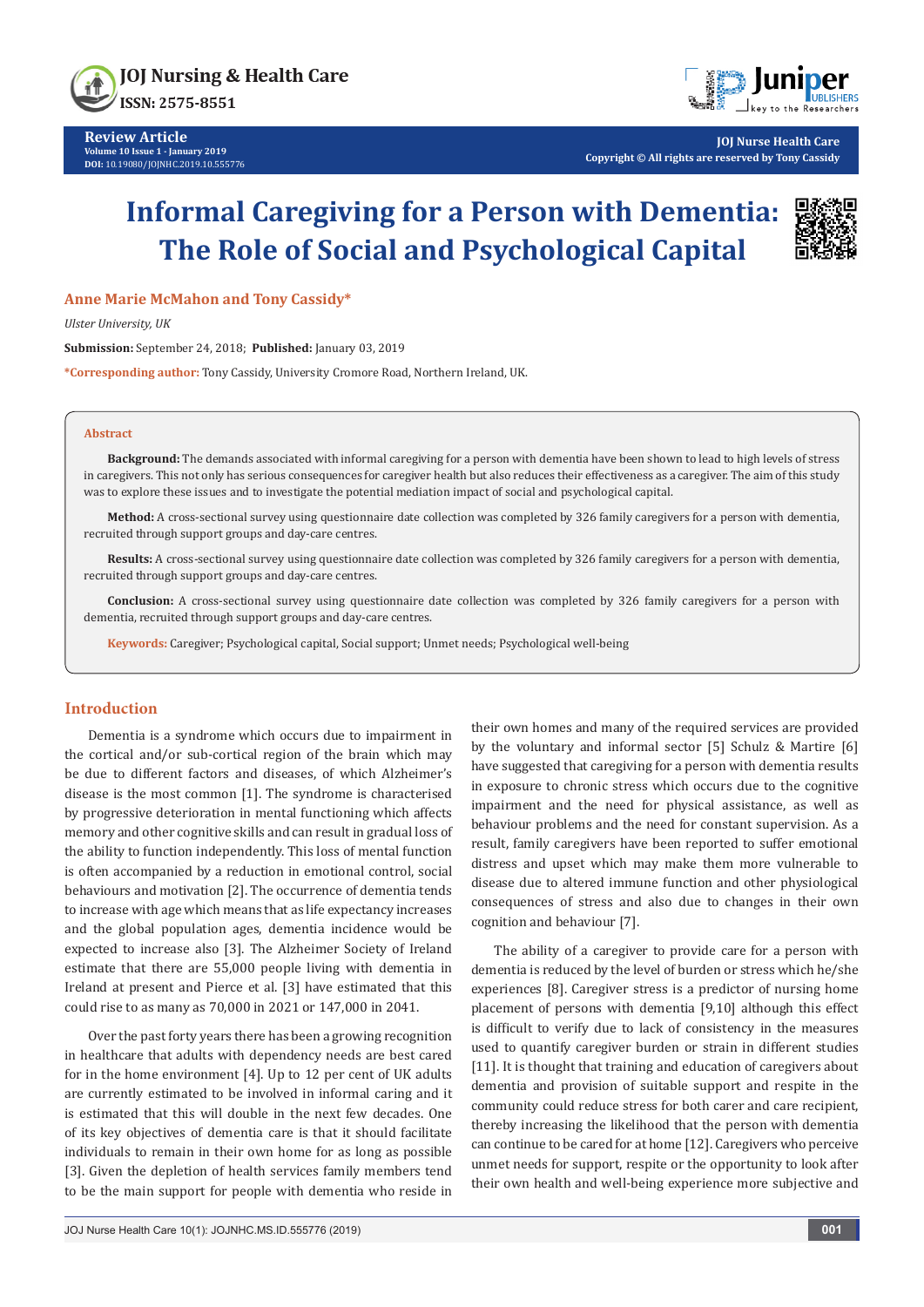objective burden [13-15] however some studies have shown caregiver reluctance to avail of provided services and supports [16]. As the needs of caregivers and PwD change over time as the dementia progresses, it is important that service and support needs are reassessed regularly to ensure that they are adequate to meet the current need [17].

Personal resources of the caregiver may also affect caregiver well-being through their influence on the ability to adapt to stress and to the demands of the caregiving role [18]. Caregivers' perception of the social support available to them has been shown to be associated with well-being [19] however the demands of the caregiving role often result in reduction of caregiver's social networks and support over time [20]. The perception of having social support is also important for building the resilience necessary to adapt to the demands of the caregiving role [21].

A review by Harmell, Chattillion, Roepke & Mausbach [22] found that higher levels of self-efficacy and personal mastery, as well as the use of positive coping strategies were protective of the effects of caregiver stress on well-being. Self-efficacy in caregivers has also been reported to moderate the relationship between occurrence of challenging behaviours and caregiver distress [23,24]. Psychological resilience, the ability to adapt in response to adversity, threat or stress, has been posited as important to enable caregivers to adapt and adjust to the circumstances and stresses of their caregiving role and has been shown to predict depressive symptoms in spousal caregivers of persons with Alzheimer disease [25]. Both self-efficacies to fulfil the role of caregiver and manage behaviour problems and adequate social support have been reported as essential features of resilience in caregivers [26]. Optimism and hope are two further resources which have been shown to influence health and well-being [27]. Optimism, a cognitive construct which influences a person's expectations of the outcomes they will experience in life and has a motivational element to it has both state and trait-like elements [28]. Hope is also considered to be a motivational state which influences a person's sense of agency in relation to achieving goals and in relation to finding the means to achieve those goals [29]. Valle, [30] found that hope seemed to act as a moderator between stressful life events and well-being in adolescents. The construct of psychological capital [31] as accumulated evidence as a personal resource which enables individuals to cope with stress [32,33]. Psychological capital is a composite of self-efficacy, optimism, resilience and hope.

The aim of the current study was to explore the role of social support and psychological capital in relation to the experience, stress and wellbeing of care givers of a person with dementia.

# **Method**

#### **Participants and procedure**

Participants were 326 (258 females and 68 males) informal primary family dementia caregivers. They were aged between 45 and 88 years of age with  $47 = 36 - 45$  years,  $204 = 46 - 55$  years, 39 = 56-65 years, 23 = 66-75 years, and 13 = 76-88 years. Of the caregivers, 196 were married, 87 were divorced/separated, 15 were widowed and 28 were living with a partner. In terms of education, 29 had not attended beyond primary school level, 146 had finished at secondary level and 151 had attended third level college. 153 of caregivers did not work outside the home, 61 worked part-time and 112 worked full-time. The length of time since diagnosis ranged from 6 to 180 months (15 years) with the mean being 67.29 (36.62). Participants were recruited through caregiver support groups, day care centres, online support groups and through snowball sampling. The study was approved by the School of Psychology Filter Committee, Ulster University and all participants gave informed consent.

#### **Measures**

Demographic details were collected on age and sex (both carer and care recipient), duration of caring, number of hours per week caring, and whether the needs of the care recipient were being met by health care services. The following measures were used.

The Dependence Scale [34,35] was used to estimate the level of care required by the care recipient. This scale was developed as a means of assessing care needs arising due to impairments in cognition, function and behaviour. It has been shown to have adequate construct validity and internal consistency (Cronbach's  $\alpha \geq .66$  [36]. Caregivers are asked questions which explore how dependent the care recipient is on assistance from others in day to day activities. Cronbach alpha in this data was .73.

The Psychological Capital Questionnaire [31] was used to measure the four factors of resilience ( $\alpha$  = .87), self-efficacy ( $\alpha$  = .77), hope ( $\alpha$  = .78) and optimism ( $\alpha$  = .82).

The Perceived Stress (10 item) scale [37] was used to assess carer's perceived stress. This is a ten-item self-report scale which assesses how uncontrollable, unpredictable or overloaded the participants feel their lives are. This scale has been shown to have adequate internal consistency (Cronbach's  $\alpha$  =.85) and test-retest reliability.

The Multidimensional Scale of Perceived Social Support [38] was used to assess caregivers' perception of the social support available to them. This twelve-item measure assesses the perceived support available from friends, family and a significant other. It has been shown to have good internal consistency ( $α$ =.85).

The 7-item Short Warwick-Edinburgh Mental Well-Being Scale (SWEMWBS) [39] was used to measure psychological well-being of the caregiver. The SWEMWBS is a measure of mental well-being in general populations. It covers both subjective well-being and psychological functioning. It has been shown to have good content validity, internal consistency (Cronbach's  $\alpha$  = .90).

## **Results**

The mean score for mental well-being in the study sample was 21.68 (Sd=5.44) which falls below the mean population norm (23.62 +/-3.9) from Health Survey for England data 2011. One sample t-test shows that this difference is significant (t (325)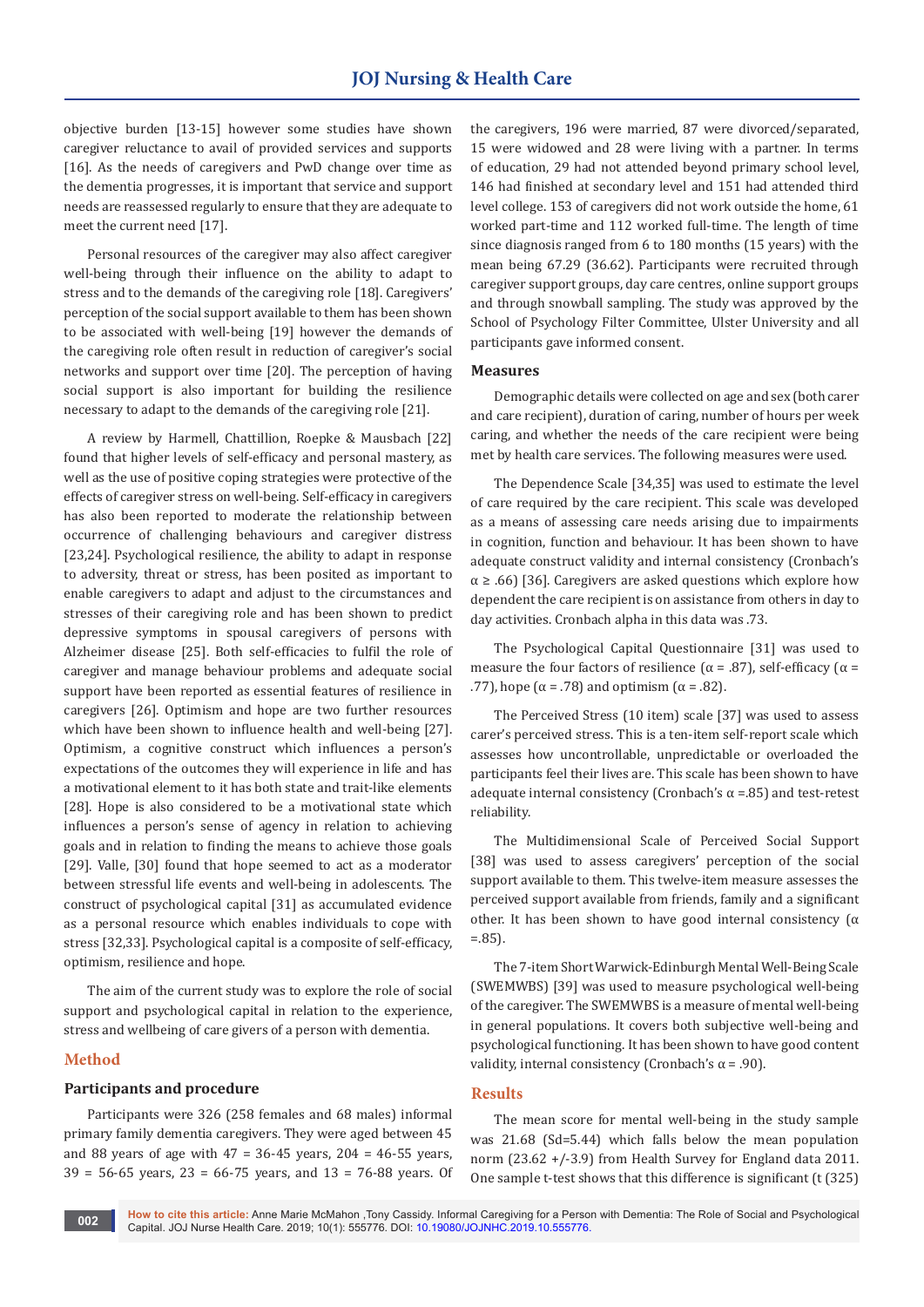$=6.435$ , p<.001). The mean score on perceived stress  $(22.2+/-$ 6.53) was above the population mean of 13.02. Again, a onesample t-test shows this to be statistically significant (t (325) =22.79, p<.001).

To assess how the relationship between caregiving experience, social support, psychological capital and caregiver stress, hierarchical multiple regression (HMRA) was performed with caregiver stress as the dependent variable. On step one age and sex of both care giver and care recipient were entered and accounted for 3.8% of the variance in stress. On step two care duration, number of hours caring each week, and level of dependence on carer were entered and added 11.7% to variance explained. On step three perception of whether services were meeting the needs of the person with dementia was added and provided an additional 2.4% to variance explained. On the final step social support and psychological capital were added accounting for a further 38.8% of variance (Table 1).

**Table 1:** The predictors of perceived stress from hierarchical multiple regression

|                                                          | <sub>B</sub> | SE.B                                                     | $\mathbf b$ | t        | $\mathbf{P}$     |  |  |  |
|----------------------------------------------------------|--------------|----------------------------------------------------------|-------------|----------|------------------|--|--|--|
| Step 1: R <sup>2</sup> =.038, F (4,321) =3.153, p<.015   |              |                                                          |             |          |                  |  |  |  |
| Care recipient Sex                                       | $-0.77$      | 0.745                                                    | $-0.059$    | $-1.034$ | 0.302            |  |  |  |
| Care recipient Age                                       | 0.174        | 0.427                                                    | 0.023       | 0.408    | 0.683            |  |  |  |
| Carer Sex                                                | $-0.456$     | 0.861                                                    | $-0.031$    | $-0.529$ | 0.597            |  |  |  |
| Carer Age                                                | 0.794        | 0.286                                                    | 0.164       | 2.773    | 0.006            |  |  |  |
| Step 2: DR <sup>2</sup> =.117, F (3,318) =14.697, p=.001 |              |                                                          |             |          |                  |  |  |  |
| Care recipient Sex                                       | $-1.004$     | 0.732                                                    | $-0.077$    | $-1.372$ | 0.171            |  |  |  |
| Care recipient Age                                       | $-0.544$     | 0.477                                                    | $-0.07$     | $-1.141$ | 0.255            |  |  |  |
| Carer Sex                                                | 0.996        | 0.866                                                    | 0.067       | 1.15     | 0.251            |  |  |  |
| Carer Age                                                | 1.521        | 0.298                                                    | 0.315       | 5.106    | $\overline{0}$   |  |  |  |
| Care duration                                            | $-0.028$     | 0.01                                                     | $-0.173$    | $-2.789$ | 0.006            |  |  |  |
| Weekly care (hrs)                                        | $-0.049$     | 0.009                                                    | $-0.373$    | $-5.611$ | $\overline{0}$   |  |  |  |
| Dependence on Carer                                      | 0.561        | 0.169                                                    | 0.208       | 3.319    | 0.001            |  |  |  |
| Step 3: DR <sup>2</sup> =.024, F (1,317) =9.241, p=.003  |              |                                                          |             |          |                  |  |  |  |
| Care recipient Sex                                       | $-1.282$     | 0.728                                                    | $-0.098$    | $-1.761$ | 0.079            |  |  |  |
| Care recipient Age                                       | $-0.626$     | 0.471                                                    | $-0.081$    | $-1.328$ | 0.185            |  |  |  |
| Carer Sex                                                | 0.549        | 0.868                                                    | 0.037       | 0.632    | 0.528            |  |  |  |
| Carer Age                                                | 1.389        | 0.297                                                    | 0.287       | 4.668    | $\boldsymbol{0}$ |  |  |  |
| Care duration                                            | $-0.026$     | 0.01                                                     | $-0.16$     | $-2.604$ | 0.01             |  |  |  |
| Weekly care (hrs)                                        | $-0.05$      | 0.009                                                    | $-0.384$    | $-5.849$ | $\boldsymbol{0}$ |  |  |  |
| Dependence on Carer                                      | 0.671        | 0.171                                                    | 0.249       | 3.928    | $\overline{0}$   |  |  |  |
| Needs met                                                | $-2.268$     | 0.746                                                    | $-0.164$    | $-3.04$  | 0.003            |  |  |  |
|                                                          |              | Step 4: DR <sup>2</sup> =.388, F (2,315) =141.10, p<.001 |             |          |                  |  |  |  |
| Care recipient Sex                                       | $-0.035$     | 0.537                                                    | $-0.003$    | $-0.064$ | 0.949            |  |  |  |
| Care recipient Age                                       | $-2.063$     | 0.357                                                    | $-0.267$    | $-5.783$ | $\boldsymbol{0}$ |  |  |  |
| Carer Sex                                                | 2.264        | 0.651                                                    | 0.152       | 3.48     | 0.001            |  |  |  |
| Carer Age                                                | 0.552        | 0.23                                                     | 0.114       | 2.4      | 0.017            |  |  |  |
| Care duration                                            | $-0.011$     | 0.007                                                    | $-0.069$    | $-1.526$ | 0.128            |  |  |  |
| Weekly care (hrs)                                        | $-0.045$     | 0.006                                                    | $-0.344$    | $-7.168$ | $\boldsymbol{0}$ |  |  |  |
| Dependence on Carer                                      | 0.65         | 0.124                                                    | 0.241       | 5.223    | $\overline{0}$   |  |  |  |
| Needs met                                                | $-0.835$     | 0.551                                                    | $-0.06$     | $-1.514$ | 0.131            |  |  |  |
| Social support                                           | $-0.059$     | 0.018                                                    | $-0.159$    | $-3.295$ | 0.001            |  |  |  |
| Psychological capital                                    | $-0.421$     | 0.035                                                    | $-0.6$      | $-12.12$ | $\boldsymbol{0}$ |  |  |  |
| Overall: R2=.553, p<.001                                 |              |                                                          |             |          |                  |  |  |  |

Overall the model accounted for 55% of the variance in stress and on the final step the significant predictors of stress were, age of the care recipient (b=-.267, p<.001), sex of the carer (b=.152, p<.001), age of the carer (b=.114, p<.01), number of hours per week caring (b=.344, p<.001), how dependent the care recipient was on the carer (b=.241, p<.001), social support (b=-.159, p<.001), and psychological capital (b=-.600, p<.001). The younger the care recipient, male carers, older carers, more hours of caring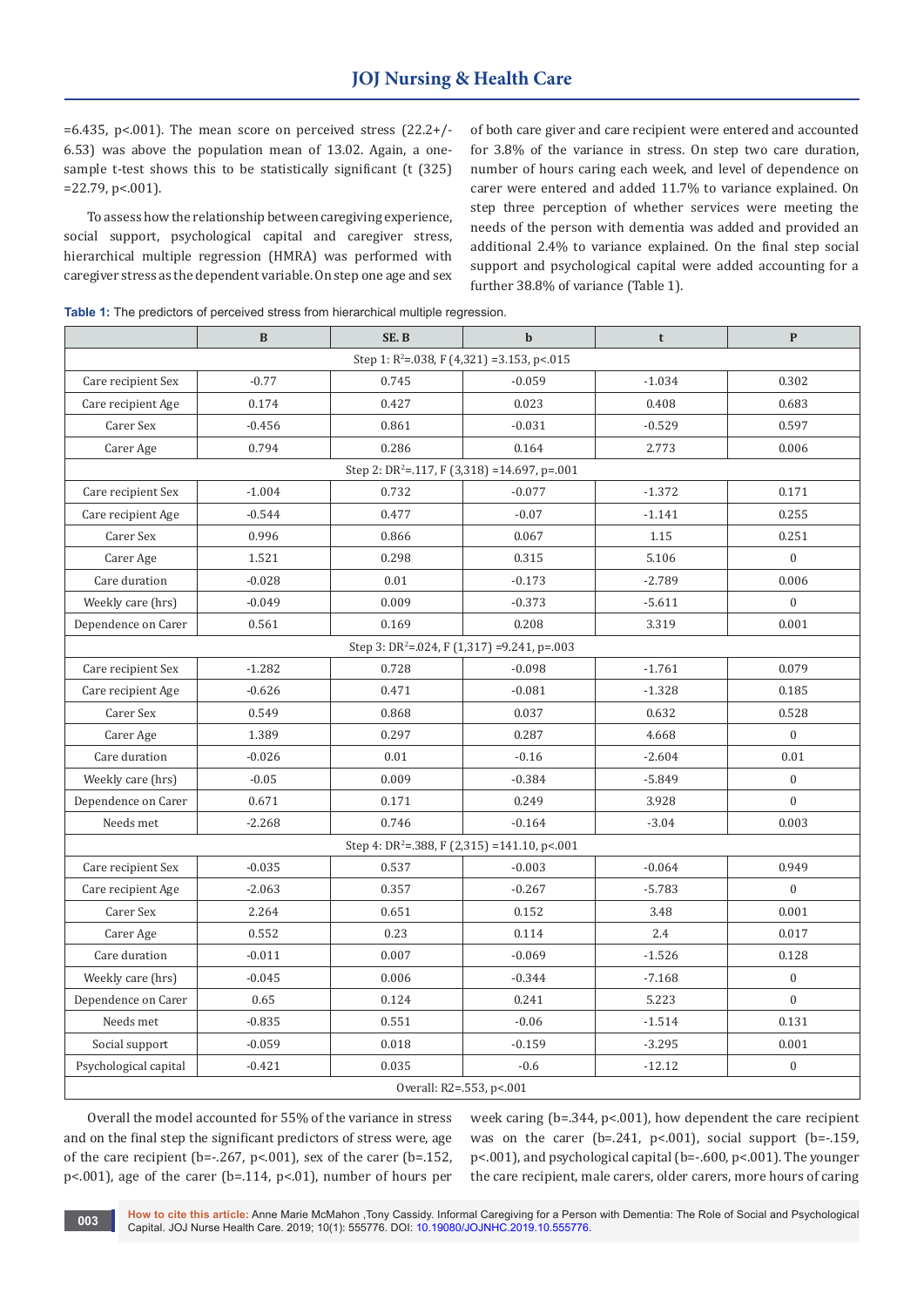per week, and higher dependence on the carer corresponds with higher levels of stress. On the other hand, the greater the perceived support and the more reported psychological capital related to lower levels of stress. This does not mean that other variables are not important. For example, duration of caring was

significant on earlier steps in the analysis but when social support and psychological capital were added it was no longer significant. Essentially social support and psychological capital moderate its effect.

**Table 2:** The predictors of wellbeing from hierarchical multiple regression analyses.

|                                                          | $\bf{B}$ | SE.B  | $\mathbf b$                                                 | t        | $\mathbf{P}$ |  |  |  |
|----------------------------------------------------------|----------|-------|-------------------------------------------------------------|----------|--------------|--|--|--|
| Step 1: $R^2$ =.181, F (4,321) =17.69, p<.001            |          |       |                                                             |          |              |  |  |  |
| Care recipient Sex                                       | 2.075    | 0.573 | 0.19                                                        | 3.624    | 0.001        |  |  |  |
| Care recipient Age                                       | $-1.232$ | 0.329 | $-0.191$                                                    | $-3.749$ | 0.001        |  |  |  |
| Carer Sex                                                | 3.255    | 0.662 | 0.263                                                       | 4.916    | 0.001        |  |  |  |
| Carer Age                                                | $-0.543$ | 0.22  | $-0.135$                                                    | $-2.464$ | 0.014        |  |  |  |
| Step 2: DR <sup>2</sup> =.022, F (3,318) = 2.978, p=.034 |          |       |                                                             |          |              |  |  |  |
| Care recipient Sex                                       | 2.276    | 0.592 | 0.209                                                       | 3.844    | 0.001        |  |  |  |
| Care recipient Age                                       | $-0.947$ | 0.386 | $-0.147$                                                    | $-2.456$ | 0.015        |  |  |  |
| Carer Sex                                                | 2.878    | 0.701 | 0.233                                                       | 4.106    | 0.001        |  |  |  |
| Carer Age                                                | $-0.756$ | 0.241 | $-0.188$                                                    | $-3.135$ | 0.002        |  |  |  |
| Care duration                                            | 0.006    | 0.008 | 0.043                                                       | 0.722    | 0.471        |  |  |  |
| Weekly care (hrs)                                        | 0.019    | 0.007 | 0.17                                                        | 2.64     | 0.009        |  |  |  |
| Dependence on Carer                                      | $-0.1$   | 0.137 | $-0.045$                                                    | $-0.732$ | 0.465        |  |  |  |
| Step 3: DR <sup>2</sup> =.003, F (1,317) = 1.220, p=.270 |          |       |                                                             |          |              |  |  |  |
| Care recipient Sex                                       | 2.359    | 0.597 | 0.217                                                       | 3.954    | 0.001        |  |  |  |
| Care recipient Age                                       | $-0.923$ | 0.386 | $-0.143$                                                    | $-2.39$  | 0.017        |  |  |  |
| Carer Sex                                                | 3.011    | 0.711 | 0.243                                                       | 4.235    | 0.001        |  |  |  |
| Carer Age                                                | $-0.716$ | 0.244 | $-0.178$                                                    | $-2.94$  | 0.004        |  |  |  |
| Care duration                                            | 0.005    | 0.008 | 0.039                                                       | 0.643    | 0.521        |  |  |  |
| Weekly care (hrs)                                        | 0.019    | 0.007 | 0.174                                                       | 2.7      | 0.007        |  |  |  |
| Dependence on Carer                                      | $-0.133$ | 0.14  | $-0.059$                                                    | $-0.949$ | 0.344        |  |  |  |
| Needs met                                                | 0.675    | 0.611 | 0.059                                                       | 1.105    | 0.27         |  |  |  |
|                                                          |          |       | Step 4: DR <sup>2</sup> =.481, F (2,315) = 242.220, p < 001 |          |              |  |  |  |
| Care recipient Sex                                       | 1.143    | 0.38  | 0.105                                                       | 3.01     | 0.003        |  |  |  |
| Care recipient Age                                       | 0.502    | 0.252 | 0.078                                                       | 1.988    | 0.048        |  |  |  |
| Carer Sex                                                | 1.167    | 0.46  | 0.094                                                       | 2.534    | 0.012        |  |  |  |
| Carer Age                                                | $-0.087$ | 0.163 | $-0.022$                                                    | $-0.536$ | 0.592        |  |  |  |
| Care duration                                            | $-0.007$ | 0.005 | $-0.053$                                                    | $-1.378$ | 0.169        |  |  |  |
| Weekly care (hrs)                                        | 0.014    | 0.004 | 0.133                                                       | 3.267    | 0.001        |  |  |  |
| Dependence on Carer                                      | $-0.113$ | 0.088 | $-0.05$                                                     | $-1.277$ | 0.202        |  |  |  |
| Needs met                                                | $-0.723$ | 0.39  | $-0.063$                                                    | $-1.853$ | 0.065        |  |  |  |
| Social support                                           | 0.095    | 0.013 | 0.311                                                       | 7.561    | 0.001        |  |  |  |
| Psychological capital                                    | 0.329    | 0.025 | 0.563                                                       | 13.384   | 0.001        |  |  |  |
| Overall: R2=.678, p<.001                                 |          |       |                                                             |          |              |  |  |  |

The HMRA was repeated with wellbeing as the dependent variable (Table 2). Overall the model accounted for 67.8% of the variance in wellbeing and on the final step the significant predictors of wellbeing were, sex of the care recipient (b=.105, p<.01), age of the care recipient (b=-.078, p<.05), sex of the carer (b=.94, p<.01), number of hours per week caring (b=.133, p<.001), social support (b=-.311, p<.001), and psychological capital (b=-

.563, p<.001). A male care recipient, younger the care recipient, and male carers, correlated with lower levels of wellbeing. On the other hand, the greater the perceived support and the more reported psychological capital related to higher levels of wellbeing. Again, other variables were significant predictors of wellbeing on earlier steps. For example, age of carer, but the effect was moderated by social support and psychological capital.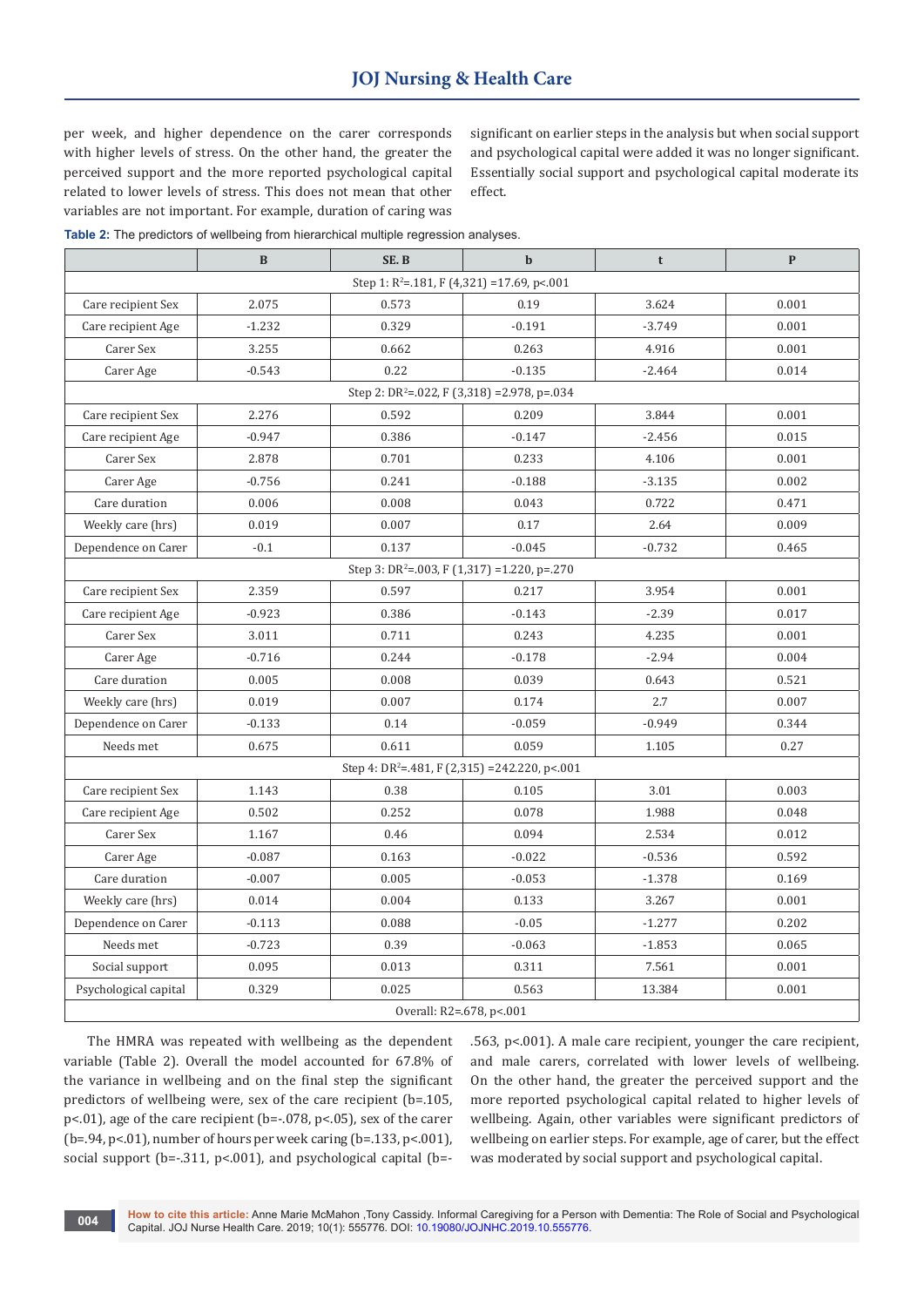# **JOJ Nursing & Health Care**

Given the impact of social support and psychological capital the next stage in analysis was to input the separate dimensions of each as independent variables in a further HMRA (Table 3). Between them the separate dimensions of social support and psychological capital accounted for 44.5% of the variance in stress. Overall, support from significant other (b=-.354, p<.001), family support (b=-.318, p<.001), self-efficacy (b=-.488, p<.001), optimism (b= $-.168$ , p<.01), and resilience (b= $-.174$ , p<.01), were significantly related to stress. Participants with higher levels of stress reported less support from significant others and family, and lower levels of self-efficacy, optimism, and resilience.

|  | Table 3: The dimensions of support and psychological capital regressed onto perceived stress. |  |  |  |  |  |
|--|-----------------------------------------------------------------------------------------------|--|--|--|--|--|
|  |                                                                                               |  |  |  |  |  |

|                                                           | $\bf{B}$ | SE.B                    | $\mathbf b$          | t        | $\mathbf{P}$ |  |  |  |
|-----------------------------------------------------------|----------|-------------------------|----------------------|----------|--------------|--|--|--|
| Step 1: $R^2$ =.160, F (3,322) = 20.418, p <.015          |          |                         |                      |          |              |  |  |  |
| Sig. other support                                        | 0.096    | 0.043<br>2.255<br>0.121 |                      |          |              |  |  |  |
| Family support                                            | $-0.353$ | 0.059                   | $-0.355$             | $-5.994$ | 0.001        |  |  |  |
| Friend support                                            | $-0.131$ | 0.074                   | $-0.102$<br>$-1.777$ |          | 0.076        |  |  |  |
| Step 2: DR <sup>2</sup> =.297, F (4,318) = 43.449, p=.001 |          |                         |                      |          |              |  |  |  |
| Sig. other support                                        | 0.118    | 0.04                    | 0.149                | 2.966    | 0.003        |  |  |  |
| Family support                                            | $-0.316$ | 0.054                   | $-0.318$             | $-5.81$  | 0.001        |  |  |  |
| Friend support                                            | $-0.032$ | 0.061                   | $-0.025$             | $-0.524$ | 0.601        |  |  |  |
| Self-efficacy                                             | $-1.174$ | 0.128                   | $-0.488$             | $-9.176$ | 0.001        |  |  |  |
| Optimism                                                  | 0.368    | 0.125                   | 0.168                | 2.954    | 0.003        |  |  |  |
| Hope                                                      | $-0.126$ | 0.219                   | $-0.05$              | $-0.576$ | 0.565        |  |  |  |
| Resilience                                                | $-0.485$ | 0.187                   | $-0.174$             | $-2.587$ | 0.01         |  |  |  |
| Overall: R2=.445, p<.001                                  |          |                         |                      |          |              |  |  |  |

**Table 4:** The dimensions of support and psychological capital regressed onto wellbeing.

|                                                           | $\mathbf{B}$ | SE.B  | $\mathbf b$ | t            | $\mathbf{P}$ |  |  |  |
|-----------------------------------------------------------|--------------|-------|-------------|--------------|--------------|--|--|--|
| Step 1: $R^2 = 378$ , F (3,322) = 65.310, p < 001         |              |       |             |              |              |  |  |  |
| Sig. other support                                        | $-0.206$     | 0.031 | $-6.744$    | $\mathbf{0}$ |              |  |  |  |
| Family support                                            | 0.345        | 0.042 | 0.417       | 8.172        | $\mathbf{0}$ |  |  |  |
| Friend support                                            | 0.296        | 0.053 | 0.276       | 5.603        | $\mathbf{0}$ |  |  |  |
| Step 2: DR <sup>2</sup> =.139, F (4,318) = 22.895, p=.001 |              |       |             |              |              |  |  |  |
| Sig. other support                                        | $-0.234$     | 0.031 | $-0.353$    | $-7.463$     | $\mathbf{0}$ |  |  |  |
| Family support                                            | 0.346        | 0.043 | 0.419       | 8.118        | $\mathbf{0}$ |  |  |  |
| Friend support                                            | 0.238        | 0.048 | 0.221       | 4.961        | $\mathbf{0}$ |  |  |  |
| Self-efficacy                                             | 0.707        | 0.101 | 0.353       | 7.031        | $\mathbf{0}$ |  |  |  |
| Optimism                                                  | 0.029        | 0.098 | 0.016       | 0.298        | 0.766        |  |  |  |
| Hope                                                      | $-0.085$     | 0.172 | $-0.04$     | $-0.494$     | 0.622        |  |  |  |
| Resilience                                                | 0.193        | 0.147 | 0.083       | 1.309        | 0.192        |  |  |  |
| Overall: R2=.507, p<.001                                  |              |       |             |              |              |  |  |  |

HMRA was repeated with wellbeing as the dependent variable (Table 4). Between them the separate dimensions of social support and psychological capital accounted for 50.7% of the variance in wellbeing. Overall, support from significant other (b=-.149, p<.01), family support (b=-.419, p<.001), friend support (b=-.221, p<.001), and self-efficacy (b=-.353, p<.001), were significantly related to wellbeing. Participants with higher levels of wellbeing also scored higher on support from friends, family, and significant others, and reported higher levels of self-efficacy.

### **Discussion**

The aim of this study was to explore the relationship between caregiving for a person with dementia and the mental wellbeing of the informal caregiver and to see how this is influenced by their own psychological resources and social supports. Significant associations were found between caregiver wellbeing and perceived stress and the psychological capital, social support variables and satisfaction with needs met. Mean levels of perceived stress among caregivers in this study sample were significantly above population norm. This is of concern as higher stress levels have negative implications for physical health, psychological well-being and quality of life [40]. In the current study, perceived stress was negatively associated with caregiver mental well-being, psychological capital, social support and with needs met. This indicates that increasing levels in these variables would be associated with reduced stress. Hierarchical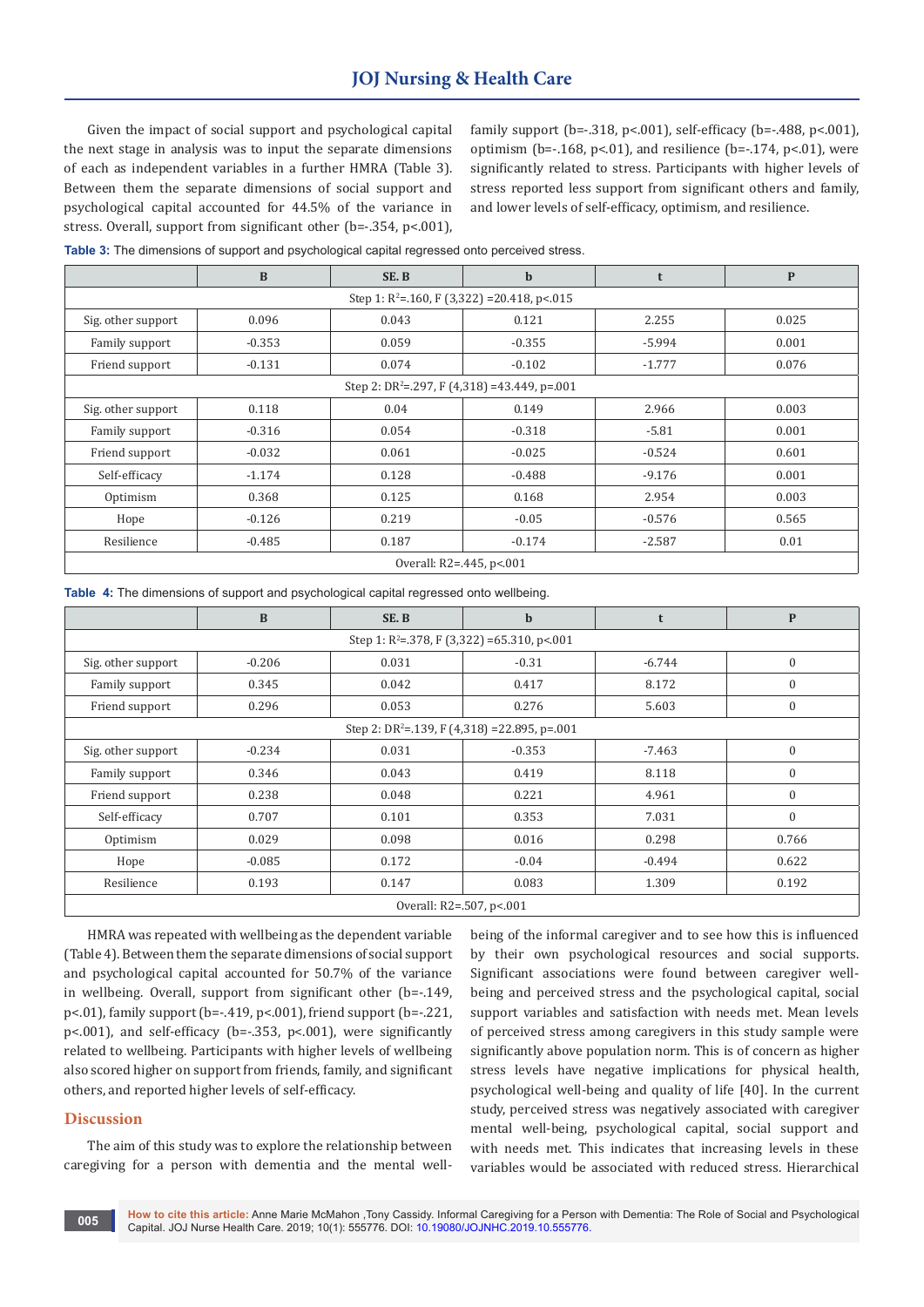multiple regression indicated that care recipient needs not met was positively associated with perceived stress while this effect was reduced when perceived social support and psychological capital were added. This would appear to indicate that where the caregiver perceives that they have not received sufficient supports and services to fill the needs of the person with dementia they are more likely to suffer the consequences of stress. In this instance, social support and psychological capital appear to reduce this effect, suggesting that they could either enable the caregiver to fill the unmet need or that they enable the caregiver to adapt and cope with the fact that the perceived need has not been met.

Social support has been shown to be protective of health and to act as a buffer against psychological distress arising from stress [41-43]. Donnellan, Bennett & Soulsby [44] explored how social support might contribute to resilience in spousal caregivers of persons with dementia. They observed a difference in benefit from social support, measured in terms of building psychosocial resources, according to the type of social support and how well the caregiver felt it matched his/her needs. Au et al. [45] found that caregiving self-efficacy partially mediated the relationship between social support and depressive symptoms in dementia family caregivers and that caregivers who experienced more social support were more confident of their ability to manage care and to obtain respite if necessary. In the current study, psychological capital also appears to mediate the relationship between care giving and perceived stress. Previous studies have demonstrated the influence of the components of psychological capital, selfefficacy, optimism, hope and resilience, on the caregiving role and Rabenu & Yaniv [46] found that the combination of these resources was influential in how an individual coped with stress. Evidence that psychological capital can mediate the relationship suggests possibilities for future caregiver interventions aimed at increasing psychological capital and thereby reducing the detrimental effects of caregiving stressors.

The association between social support and caregiver wellbeing and perceived stress demonstrates the importance of giving caregivers opportunities to engage socially. As families are often separated by distance and are not always available to help or share the caregiving role, the primary caregiver may not have opportunity to take a break from their duties for any length of time [47-49].

In conclusion, this study demonstrates the merit of providing appropriate person-centred support services to people with dementia and their caregivers. The fact that psychological resources and social support appear to mediate the negative impact of caregiving on psychological health suggest that interventions which can boost these resources would benefit caregivers in the future, particularly if they support needs are met.

#### **References**

- 1. [O'Connor C \(2011\) Caring for dementia carers: the role of general](https://www.ncbi.nlm.nih.gov/pubmed/21279463)  [practitioners in Ireland. Ir J Med Sci 180\(2\): 327-332.](https://www.ncbi.nlm.nih.gov/pubmed/21279463)
- 2. [O'Shea \(2007\) Implementing policy for dementia care in Ireland. The](https://www.lenus.ie/handle/10147/196455)  [time for action is now.](https://www.lenus.ie/handle/10147/196455)
- 3. [Pierce M, Cahill S, O'Shea E \(2013\) Planning dementia services: new](https://www.ncbi.nlm.nih.gov/pubmed/30199941)  [estimates of current and future prevalence rates of dementia for](https://www.ncbi.nlm.nih.gov/pubmed/30199941)  [Ireland. Ir J Psychol Med 30\(1\): 13-20.](https://www.ncbi.nlm.nih.gov/pubmed/30199941)
- 4. [Means R, Richards S, Smith R \(2008\) Community Care: Policy and](https://academic.oup.com/bjsw/article-abstract/38/7/1454/1672439)  Practice. (4<sup>th</sup> edn), Basingstoke: Palgrave Macmillan. The British [Journal of Social Work 38\(7\): 1454-1455.](https://academic.oup.com/bjsw/article-abstract/38/7/1454/1672439)
- 5. [Cahill S \(2010\) Developing a National Dementia Strategy for Ireland.](https://onlinelibrary.wiley.com/doi/pdf/10.1002/gps.2597)  [International Journal of Geriatric Psychiatry 25: 912-916.](https://onlinelibrary.wiley.com/doi/pdf/10.1002/gps.2597)
- 6. [Schulz R, Martire LM \(2004\) Family caregiving of persons with](https://www.ncbi.nlm.nih.gov/pubmed/15126224)  [dementia. Prevalence, health effects, and support strategies. Am J](https://www.ncbi.nlm.nih.gov/pubmed/15126224)  [Geriatr Psychiatry 12\(3\): 240-249.](https://www.ncbi.nlm.nih.gov/pubmed/15126224)
- 7. [Allen AP, Curran E, Duggan A, Cryan, J F, Ní Chorcoráin, et al. \(2017\)](https://www.ncbi.nlm.nih.gov/pubmed/27986469)  [A systematic review of the psychobiological burden of informal](https://www.ncbi.nlm.nih.gov/pubmed/27986469)  [caregiving for care recipients with dementia: Focus on cognitive and](https://www.ncbi.nlm.nih.gov/pubmed/27986469)  [biological markers of chronic stress. Neurosci Biobehav Rev 73: 123-](https://www.ncbi.nlm.nih.gov/pubmed/27986469) [164.](https://www.ncbi.nlm.nih.gov/pubmed/27986469)
- 8. [Fonareva I, Oken BS \(2014\) Physiological and functional consequences](https://www.ncbi.nlm.nih.gov/pubmed/24507463)  [of caregiving for relatives with dementia. Int Psychogeriatr 26\(5\): 725-](https://www.ncbi.nlm.nih.gov/pubmed/24507463) [747.](https://www.ncbi.nlm.nih.gov/pubmed/24507463)
- 9. [Eska K, Graessel E, Donath C, Schwarzkopf L, Lauterberg J \(2013\)](https://www.ncbi.nlm.nih.gov/pubmed/24348504/)  [Predictors of institutionalization of dementia care recipients in mild](https://www.ncbi.nlm.nih.gov/pubmed/24348504/)  [and moderate stages: A 4-year prospective analysis. Dement Geriatr](https://www.ncbi.nlm.nih.gov/pubmed/24348504/)  [Cogn Dis Extra 3\(1\): 426-445.](https://www.ncbi.nlm.nih.gov/pubmed/24348504/)
- 10. [Gaugler JE, Kane RL, Kane RA, Newcomer R \(2005\) Unmet care needs](https://www.ncbi.nlm.nih.gov/pubmed/16398893)  [and key outcomes in dementia. J Am Geriatr Soc \(12\): 2098-2105.](https://www.ncbi.nlm.nih.gov/pubmed/16398893)
- 11. [Donnelly NA, Hickey A, Burns A, Murphy P, Doyle F \(2015\) Systematic](https://www.ncbi.nlm.nih.gov/pubmed/26035433)  [review and meta-analysis of the impact of carer stress on subsequent](https://www.ncbi.nlm.nih.gov/pubmed/26035433)  [institutionalisation of community-dwelling older people. PloS one](https://www.ncbi.nlm.nih.gov/pubmed/26035433)  [10\(6\): e0128213.](https://www.ncbi.nlm.nih.gov/pubmed/26035433)
- 12. Sch[ӧlzel-Dorenbos CJM, Meeuwsen EJ, Olde Rikkert MGM \(2010\)](https://www.ncbi.nlm.nih.gov/pubmed/20155528)  [Integrating unmet needs into dementia health-related quality of life](https://www.ncbi.nlm.nih.gov/pubmed/20155528)  [research and care: Introduction of the Hierarchy Model of Needs in](https://www.ncbi.nlm.nih.gov/pubmed/20155528)  [Dementia. Aging Ment Health 14\(1\): 113-119.](https://www.ncbi.nlm.nih.gov/pubmed/20155528)
- 13. [Hughes TB, Black BS, Albert M, Gitlin LN, Johnson DM, et al. \(2014\)](https://www.ncbi.nlm.nih.gov/pubmed/25104063)  [Correlates of objective and subjective measures of caregiver burden](https://www.ncbi.nlm.nih.gov/pubmed/25104063)  [among dementia caregivers: influence of unmet care recipient and](https://www.ncbi.nlm.nih.gov/pubmed/25104063)  [caregiver dementia-related care needs. Int Psychogeriatr 26\(11\):](https://www.ncbi.nlm.nih.gov/pubmed/25104063)  [1875-1883.](https://www.ncbi.nlm.nih.gov/pubmed/25104063)
- 14. [Li H \(2012\) Unmet service needs: A comparison between dementia](https://www.ncbi.nlm.nih.gov/pubmed/22424306)  [and non-dementia caregivers. Home Health Care Serv Q](https://www.ncbi.nlm.nih.gov/pubmed/22424306) 31(1): 41-59.
- 15. [Richardson TJ, Lee SL, Berg-Weger M, Grossberg GT \(2013\) Caregiver](https://www.ncbi.nlm.nih.gov/pubmed/14999889)  [health: Health of caregivers of Alzheimer's and other dementia care](https://www.ncbi.nlm.nih.gov/pubmed/14999889)  [recipients. Health Rep 15\(7\): 367.](https://www.ncbi.nlm.nih.gov/pubmed/14999889)
- 16. [Raivio M, Eloniemi-Sulkava U, Laakkonen MJ, Saarenheimo M, Pietilä](https://www.ncbi.nlm.nih.gov/pubmed/17959871)  [M, et al. \(2007\) How do officially organised services meet the needs](https://www.ncbi.nlm.nih.gov/pubmed/17959871)  [of elderly caregivers and their spouses with Alzheimer's disease? Am J](https://www.ncbi.nlm.nih.gov/pubmed/17959871)  [Alzheimers Dis Other Demen 22\(5\): 360-368.](https://www.ncbi.nlm.nih.gov/pubmed/17959871)
- 17. [Novais T, Dauphinot V, Krolak-Salmon P, Mouchoux C \(2017\) How to](https://www.ncbi.nlm.nih.gov/pubmed/28415968)  [explore the needs of informal caregivers of individuals with cognitive](https://www.ncbi.nlm.nih.gov/pubmed/28415968)  [impairment in Alzheimer's disease or related diseases? A systematic](https://www.ncbi.nlm.nih.gov/pubmed/28415968)  [review of quantitative and qualitative studies. BMC Geriatr 17\(1\): 86.](https://www.ncbi.nlm.nih.gov/pubmed/28415968)
- 18. [Hobfoll SE \(2002\) Social and psychological resources and adaptation.](http://psycnet.apa.org/record/2002-06478-001)  [Review of General Psychology 6\(4\): 307-324.](http://psycnet.apa.org/record/2002-06478-001)
- 19. [Han JW, Jeong H, Park JY, Kim TH, Lee DY \(2014\) Effects of social](https://www.ncbi.nlm.nih.gov/pubmed/25006855)  [supports on burden in caregivers of people with dementia. Int](https://www.ncbi.nlm.nih.gov/pubmed/25006855)  Psychogeriatr [26\(10\): 1639-1648.](https://www.ncbi.nlm.nih.gov/pubmed/25006855)
- 20. [Clay OJ, Roth DL, Wadley VG, Haley WE \(2008\) Changes in social](https://www.ncbi.nlm.nih.gov/pubmed/18338341)  [support and their impact on psychosocial outcome over a 5-year](https://www.ncbi.nlm.nih.gov/pubmed/18338341)  [period for African-American and White dementia caregiver. Int J](https://www.ncbi.nlm.nih.gov/pubmed/18338341)  [Geriatr Psychiatry 23\(8\): 857-862.](https://www.ncbi.nlm.nih.gov/pubmed/18338341)

**How to cite this article:** Anne Marie McMahon ,Tony Cassidy. Informal Caregiving for a Person with Dementia: The Role of Social and Psychological Capital. JOJ Nurse Health Care. 2019; 10(1): 555776. DOI: [10.19080/JOJNHC.2019.10.555776.](http://dx.doi.org/10.19080/JOJNHC.2019.10.555776) **<sup>006</sup>**